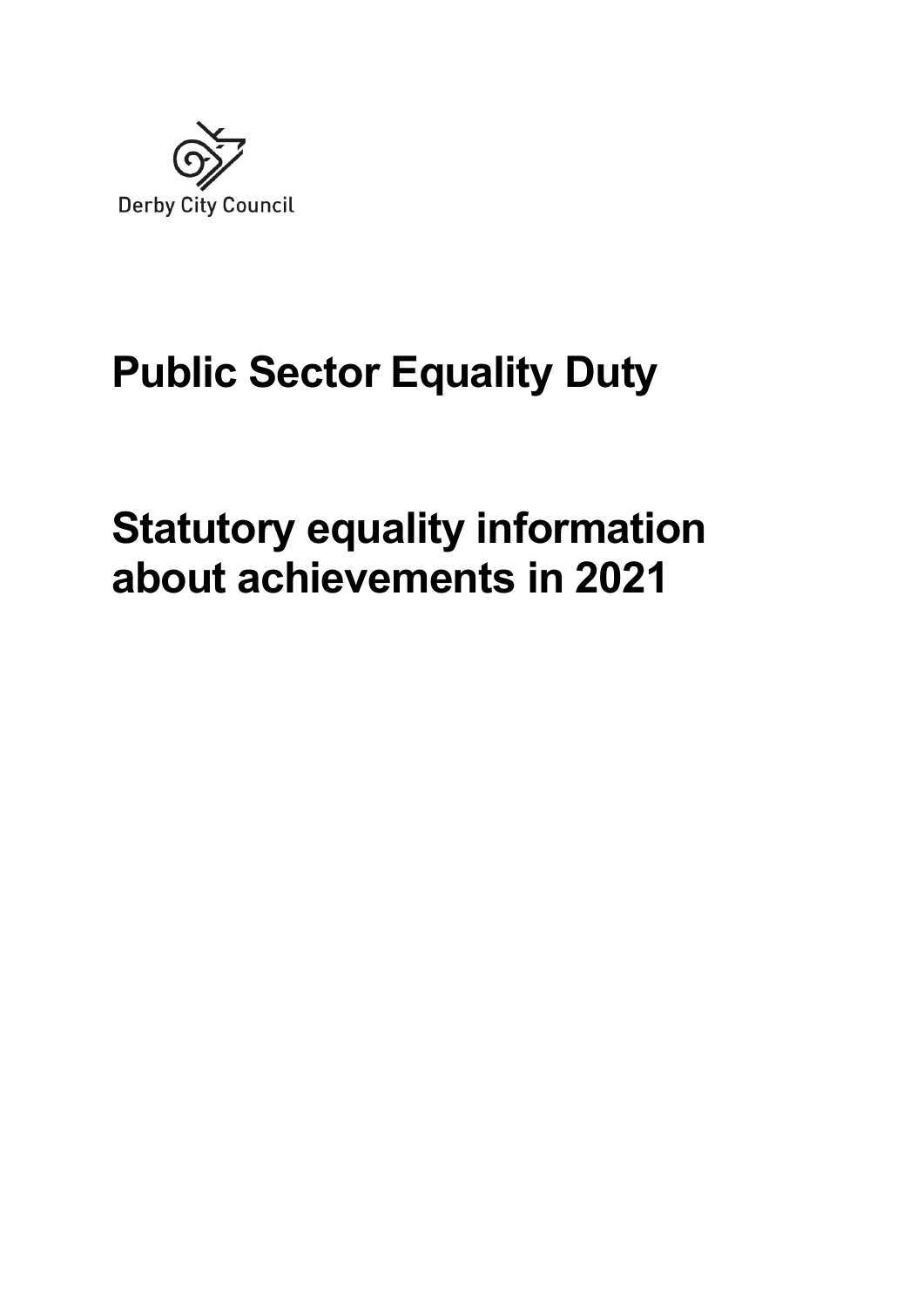# **1. Introduction**

This booklet outlines our achievements in meeting our legal obligations under the Public Sector Equality Duty up to March 2022.

Every year, public authorities like us must publish this information, along with equality statistics about our employees and job applicants – the employment information is in a separate document [Working for the Council - employment](https://www.derby.gov.uk/media/derbycitycouncil/contentassets/documents/communityandliving/equalities/equality-employment-statistics-20-21.pdf)  [statistics 2020/2021.](https://www.derby.gov.uk/media/derbycitycouncil/contentassets/documents/communityandliving/equalities/equality-employment-statistics-20-21.pdf) We have just revised the format following constructive feedback from our Race Equality Hub members.

The Public Sector Equality Duty has three main aims which are to:

- eliminate unlawful discrimination, harassment, victimisation and any other conduct that is prohibited by or under the Act
- advance equality of opportunity between people who share a protected characteristic and those who do not
- foster good relations between people who share a protected characteristic and those that who do not.

These are sometimes called the three aims or arms of the general equality duty.

Advancing equality of opportunity means having 'due regard' to equality in everything we do including:

- removing or minimising disadvantages suffered by people due to their protected characteristics
- taking steps to meet the needs of people from protected groups where these are different from the needs of other people
- encouraging people from protected characteristics to participate in public life or in other activities where their participation is disproportionately low.

The Covid 19 pandemic which took hold of us in the UK in March 2020 has had a tremendous impact on equality and diversity and certainly shone a light on inequalities in health and other areas of everyday life. Then there was the dreadful killing of George Floyd in the summer of 2020 which raised the profile of race inequality and injustice across the World. More recently we've had the murder of Sarah Everard who was just walking home from a friend's house

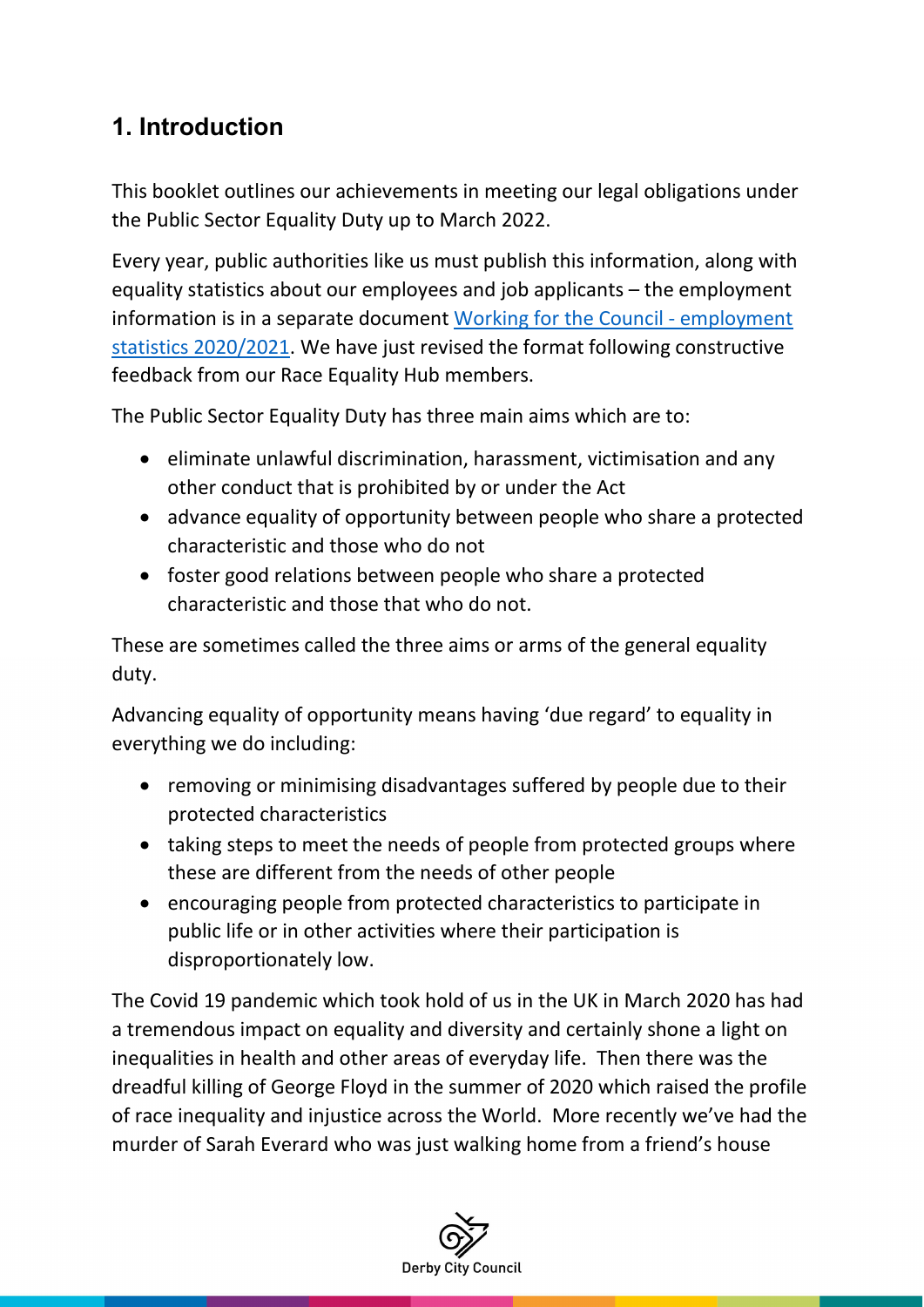when she got abducted and murdered and has raised huge concerns about women's safety on our streets.

Following George Floyd's death, a local partnership group set up Black Lives Matter Derby to develop a Race Equality Manifesto. Statutory and other agencies were presented with the final Manifesto at the end of July 2020. Each agency was asked to respond to actions in the Manifesto and so we developed our own action plan to deliver. The actions we are taking are included in our recently published [Equality, Diversity and Inclusion Plan 2021/2024.](https://www.derby.gov.uk/media/derbycitycouncil/contentassets/documents/communityandliving/equalities/equality-diversity-inclusion-plan-2021-2024.pdf)

During Covid, the partnership between our communities has been exceptional and we are still working with them as one Community Covid Response Hub. We have been able to produce videos in community languages, BSL and Easy Read versions as well as making sure the helpline has a text number for Deaf people to contact us.

Despite all that has happened up to now, we have tried to keep to our equality agenda and do as much as we could in the circumstances, whilst giving a high profile to work needed to react to Covid 19 and our Black Lives Matter response.

# **2. What we've achieved in 2021**

We strongly believe in the saying 'nothing about us, without us' and so our community groups are really important to us. Our 60+ Forum, Race Equality Hub, Access, Equality and Inclusion Hub with Parks sub-group and our Learning Difficulties Partnership Board continue to meet to help us with our equality agenda. We have had to adapt to virtual meetings and this has meant sadly that some members have struggled with this, despite the reasonable adjustments we are making. In addition, we have Voices in Action Young People's Forum. We also have our Deaf and Hearing Impaired People's Commitment Group who help us make sure we work to the Commitment we signed up to in 2013. We are looking to refresh this later in 2022.

We also liaise with women's groups and our local Derbyshire LGBT+ as they preferred to work this way rather than have formal meetings. The Equality Hubs meet every two months and are chaired by a Council Champion who is a councillor. The Hubs comprise representatives of community and diverse

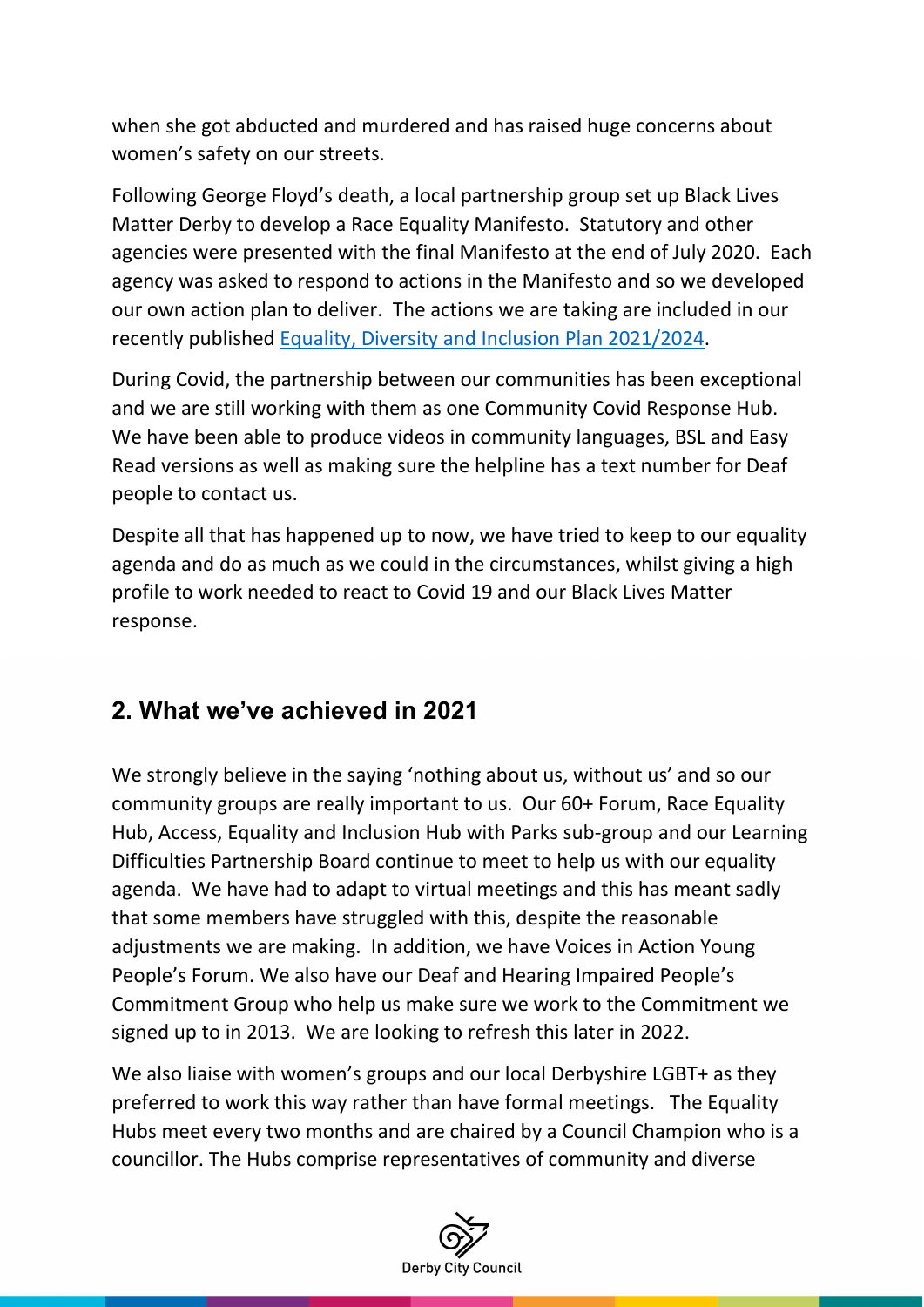organisations and individuals who help us to check our policies and procedures are working and members regularly take part in Equality Impact Assessments. We usually have two items on the agenda or themed meetings so we can discuss issues in detail.

We continue to celebrate and mark national and international days, such as International Women's Day, World AIDS Day, International Day against Homophobia, Biphobia and Transphobia, LGBT History Month, LGBT Fostering and Adoption Month, Black History Season, International Day of Disabled People, Stephen Lawrence Day, National Interfaith Week and Holocaust Memorial events and many more. For World AIDs Day, each year we set up a working group to plan out how we will mark the day with a co-ordinated approach, and this has worked out very well and the day is usually a huge success. Even during the Covid 19 restrictions we managed to wear our red ribbons on virtual meetings and post on social media about our support for the day. We also covered our AIDs Memorial tree with red ribbons. We change our Council logo so that it is also wearing a red ribbon on our social media posts.

For Interfaith Week, we worked with Derby's Multifaith Centre to celebrate the many religions and beliefs we have in Derby.

To mark International Day of Disabled People, we focussed on hidden impairments and advertised the fact that we have used signage to remind people not to judge other disabled people. We've used 'Remember you can't always tell if someone is a disabled person'

Our Black, Asian and Minority Ethnic Employees Support Network usually arrange guest speakers to discuss race equality and all employees are invited, as well as community organisations. Due to Covid restrictions this has not been possible, but they have been holding virtual meetings and been advising the Council on our responses to George Floyd's death and the issues that has highlighted. For example, advice on risk assessments for Black, Asian and Minority Ethnic colleagues and letters and communications in response to Black Lives Matter. Action from their recommendations have been included in our Equality, Diversity and Inclusion Plan.

Our LGBTQ+ and Allies Employee Network has been meeting virtually and produced a report on the Council's culture and LGBTQ+ equality. The recommendations have been included as actions in our Equality, Diversity and

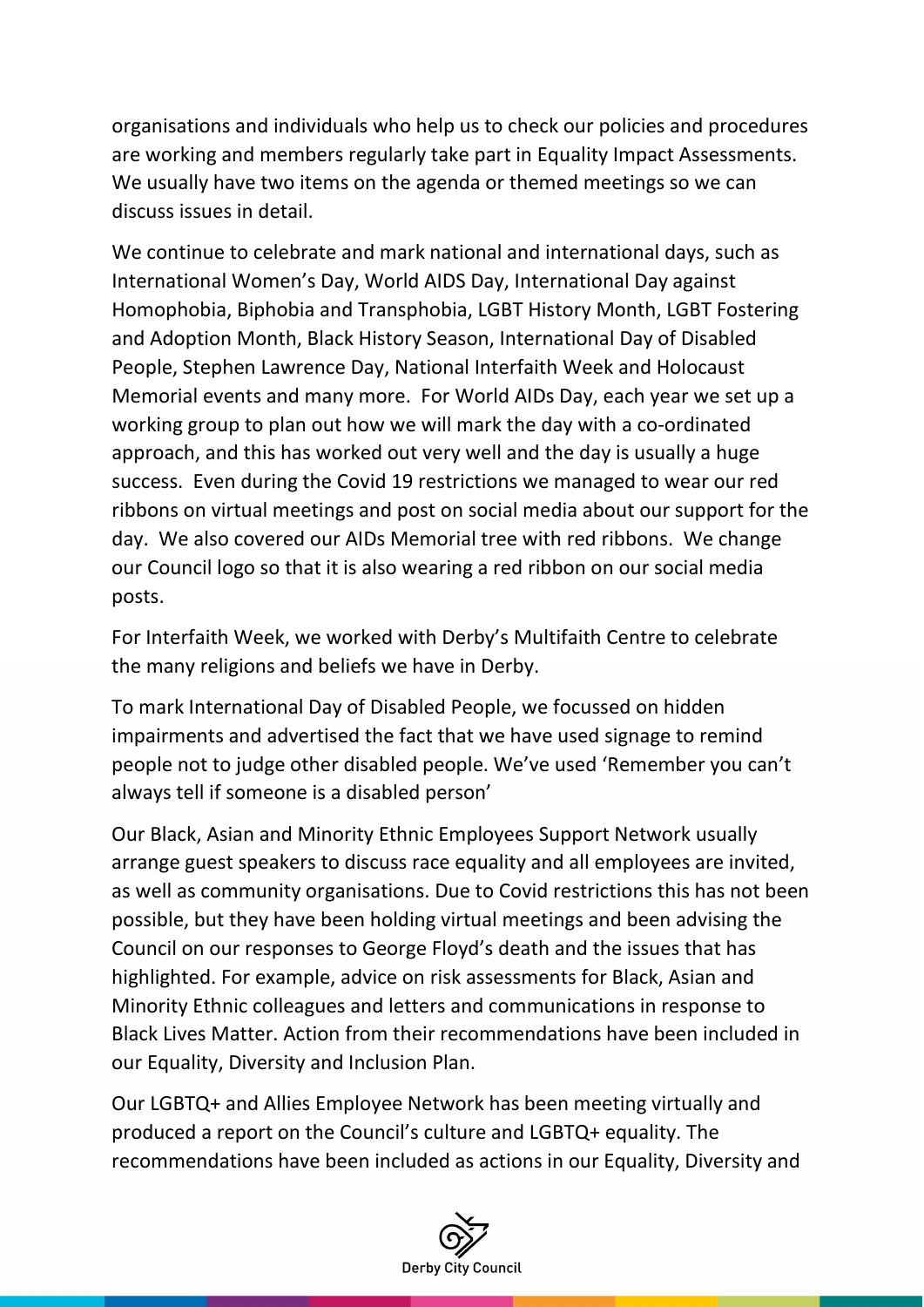Inclusion Plan. We continue to fly the Rainbow and Trans flag on key events. We also mark Bi-Visibility Day too and LGBT History Month as well as International Day against Homophobia, Biphobia and Transphobia. In addition, we had to purchase some more rainbow badges and trans equality badges for colleagues to wear on their lanyards as they have gone down so well.

Sadly, we didn't have a large Pride in 2021, but we did fly the rainbow flag and posted support on-line. There is going to be a huge Derby Pride in 2022 on Markeaton Park in Derby.

We regularly use our Public Sector Equality Duty to challenge discrimination and advance equality in outside bodies, such as in access for disabled people. We know we do not have the powers to police the Equality Act, but we can do all we can to try to encourage other agencies to work to equality legislation and beyond. During Covid 19, we have tried to challenge businesses who have unfairly treated disabled people who cannot wear a face covering due to their condition, including two major high street stores. We've also written to all supermarkets in Derby reminding them to make sure they comply with the Equality Act when making social distancing arrangements as we received many complaints about blue badge bays being coned off for people to queue in, carers not being allowed into the stores with disabled people and disabled people were unable to queue, not being allowed at the front of a queue.

We still believe strongly in involving community representatives to help us with our equality impact assessments and these are published on our [equality](http://www.derby.gov.uk/community-and-living/equality-diversity/equality-impact-assessments/)  [webpages.](http://www.derby.gov.uk/community-and-living/equality-diversity/equality-impact-assessments/) Despite equality impact assessments no longer being a legal requirement, we believe that they help us to demonstrate that we are paying 'due regard' to equality in our decision making. We designed a shorter version of our EIA form so that Directorates could complete these for changes for quick decisions in relation to Covid 19. This worked very well and meant we could examine any negative impact quickly and make changes before the Covid 19 action was taken. The form has been revised again since as we learn to live with Covid.

Equality is embedded in all our work and in our main Council documents such as our [Council Plan 2022/2025](https://www.derby.gov.uk/news/media/derbycitycouncil/content/documents/news/DCC_Council_Plan_2022-2025.pdf) and [Local Recovery Plan 2021/22](https://democracy.derby.gov.uk/Document.ashx?czJKcaeAi5tUFL1DTL2UE4zNRBcoShgo=31vjy%2fQSLFa8zyr6rIoY53O3XUE8belA%2fGEBLh4f6SuwRsbiZM1QnA%3d%3d&rUzwRPf%2bZ3zd4E7Ikn8Lyw%3d%3d=pwRE6AGJFLDNlh225F5QMaQWCtPHwdhUfCZ%2fLUQzgA2uL5jNRG4jdQ%3d%3d&mCTIbCubSFfXsDGW9IXnlg%3d%3d=hFflUdN3100%3d&kCx1AnS9%2fpWZQ40DXFvdEw%3d%3d=hFflUdN3100%3d&uJovDxwdjMPoYv%2bAJvYtyA%3d%3d=ctNJFf55vVA%3d&FgPlIEJYlotS%2bYGoBi5olA%3d%3d=NHdURQburHA%3d&d9Qjj0ag1Pd993jsyOJqFvmyB7X0CSQK=ctNJFf55vVA%3d&WGewmoAfeNR9xqBux0r1Q8Za60lavYmz=ctNJFf55vVA%3d&WGewmoAfeNQ16B2MHuCpMRKZMwaG1PaO=ctNJFf55vVA%253)

In addition, [Scrutiny - Derby City Council](https://www.derby.gov.uk/council-and-democracy/council-budgets-spending-performance/scrutiny/) take equality extremely seriously and it is part of their everyday work when they are scrutinising services. Our Lead on Equality and Diversity was also invited to present to Southampton City

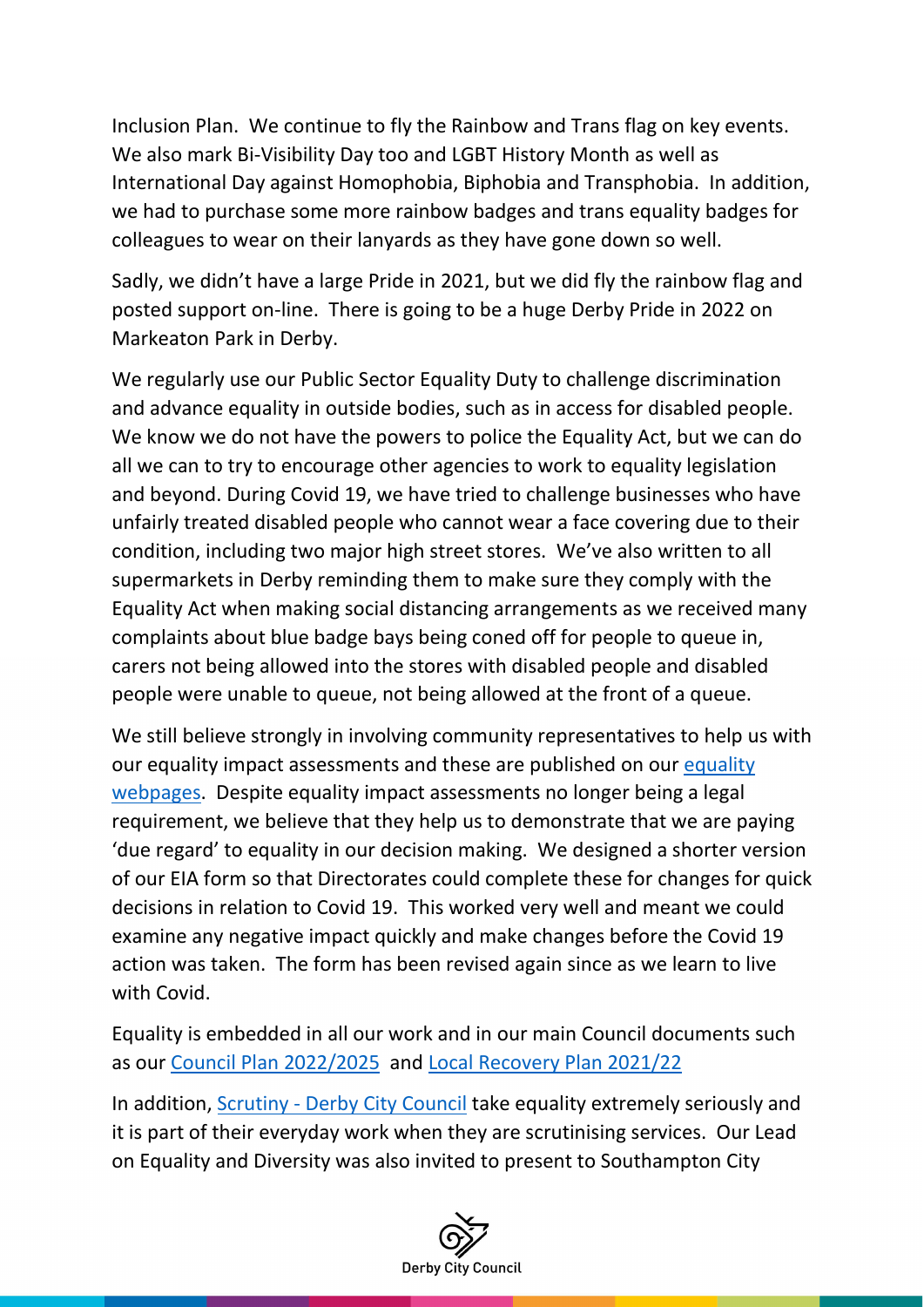Council on our access for disabled people's achievements as an example of good practice.

When we receive customer complaints and feedback, if any of these are in relation to an equality and diversity issue, they are automatically passed to our Lead on Equality and Diversity to examine.

We have worked very positively with our LGBTQ+ community on fostering and adoption and mark LGBT Fostering and Adoption Week with lots of media coverage. We've also raised awareness in our Black communities through our Race Equality Hub to encourage more Black people to foster.

We continue to be a key partner with International Women's Day Derby who put on a very successful event at Derby Museum in March 2022. We provided the BSL interpreters for the event, which included a peaceful march through the city centre with huge puppets of famous women, including our own Suffragette Alice Wheeldon.

We produced an Accessible Communications Policy with the help of our Equality Hubs and we continue to work with three third party providers to provide all our interpretation and translation requirements, apart from Easy Read and British Sign Language - we use an organisation who works with people with learning difficulties to do our Easy Read and local suppliers of British Sign Language Interpreters.

We work very closely with Derby's Deaf and hearing impaired people's community through our Deaf and Hearing Impaired People's Commitment Group and Access, Equality and Inclusion Hub. We also provided BSL versions of Covid guidance to go on our website and Facebook page.

We continue to deliver Deaf Equality Courses for employees and basic BSL courses for our customer facing employees – these are being delivered by the British Deaf Association.

We continue to check on blue badge abuse in the city. Our Civil Enforcement Officers go on regular patrols accompanied by some of our Equality Hub members to target blue badge abusers.

As Disability Confident Leaders of the DWP's Disability Confident Scheme we continue to support other employers who also want to take part.

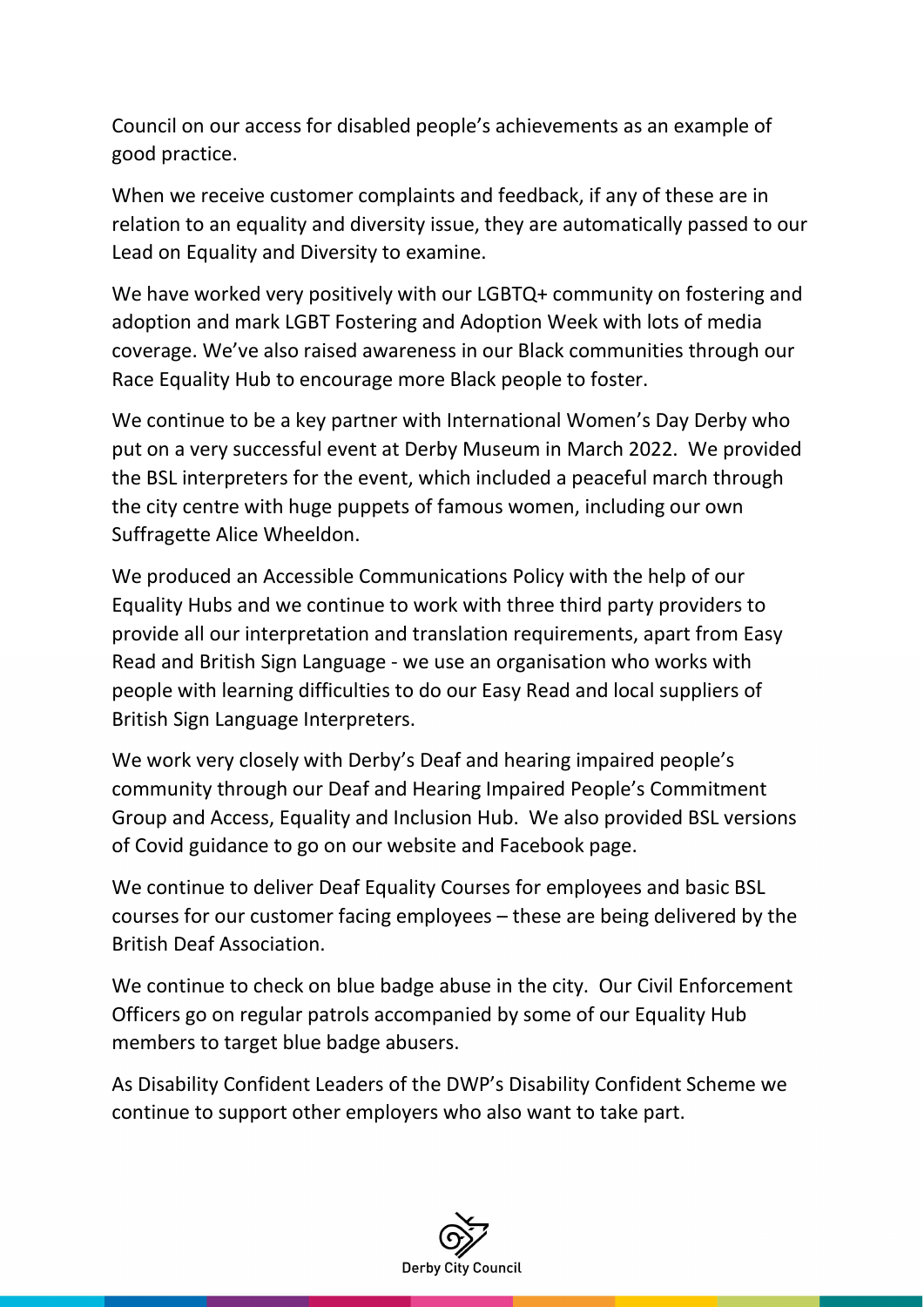Our councillors have all recently attended a session on unconscious bias and an equality and diversity course. Our Directors have also attended an unconscious bias and race equality course.

# **3. Our equality objectives 2021/2024**

During 2021 we finalised our [Equality, Diversity and Inclusion Plan 2021/2024](https://www.derby.gov.uk/media/derbycitycouncil/contentassets/documents/communityandliving/equalities/equality-diversity-inclusion-plan-2021-2024.pdf)  with lots of input from our Equality Hubs and Black Lives Matter Derby and Black Communities Matter.

Our Equality Hubs were unanimous in wanting to keep the same overall objectives, but with new actions. Here's what we've done so far

#### **Equality objective 1 - Develop better engagement between the Council and communities, groups and individuals**

- More Directorates are using our Equality Hubs and 60 + Forum.
- Community Talks events created and proven to be very successful in engaging the wider Black, Asian and Minority Ethnic community.
- Taking part in more equality events throughout the year with our partners.
- Organised a successful event for the Black Community with Operation Black Vote to encourage more Black people to vote, but also to consider going into Politics.
- More equality impact assessments involving community groups.
- Post of Community Development Manager now made into a mainstream post to work with our communities and very well received.
- Close work with Community Action Derby, particularly on health inequalities and the Health Inequalities Partnership.
- Lots of initiatives to support Stephen Lawrence Day last April
- Set up a Task and Finish Employment Group, involving HR, our Race Equality Hub and other Networks to look at ways of improving the layout and information in our annual employment statistics, resulting in a fresh new approach and new document.

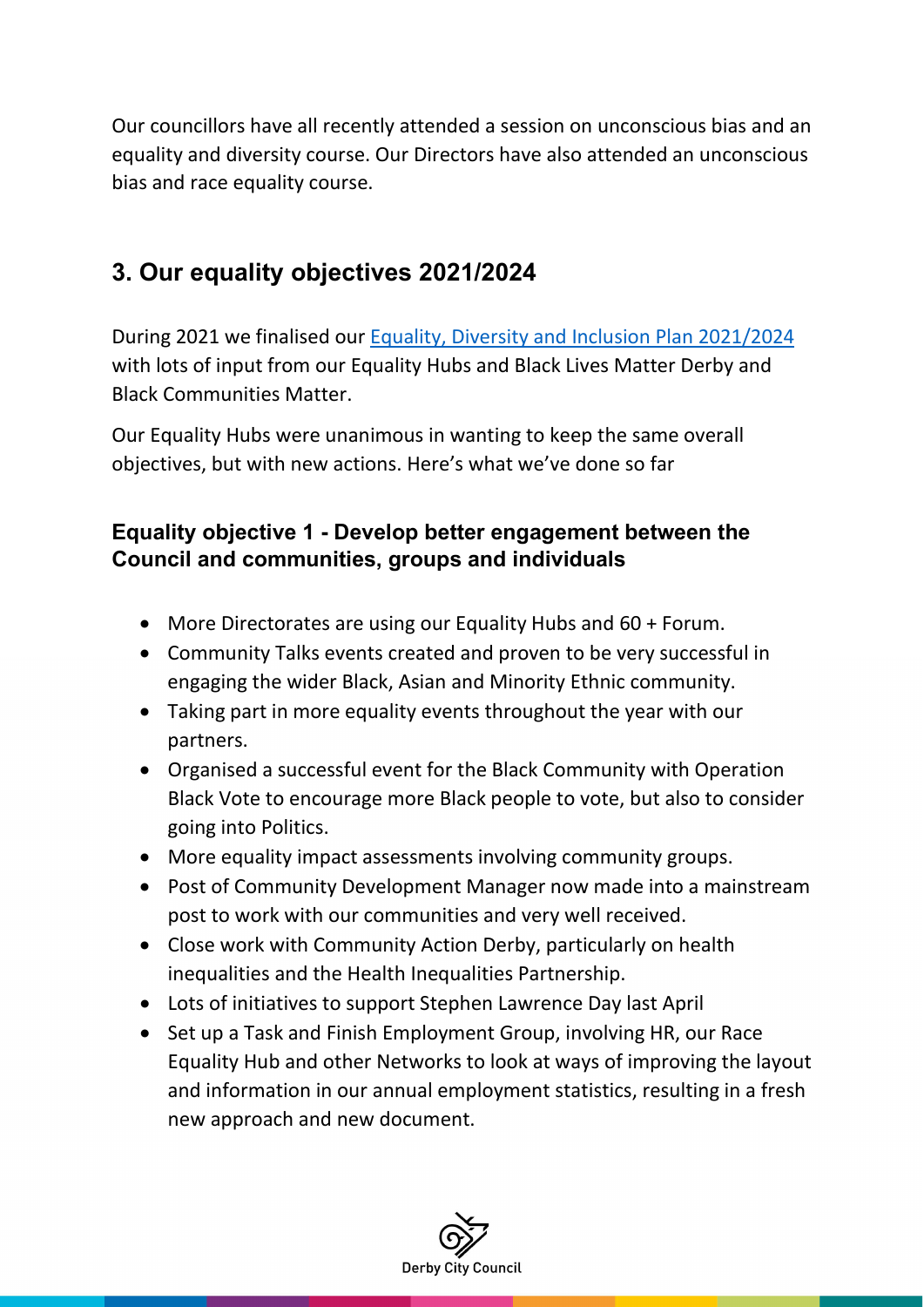## **Equality objective 2 - Develop effective joint working on equality and diversity with other statutory bodies and partners**

- Community Action Derby is exploring an Equality Alliance and we are working closely with them on this.
- Derby Equality and Diversity Network was relaunched, but then Covid 19 hit us, so we've paused again
- Following a hugely successful Big Health Day event a few years ago at Derby Arena where disabled people took part in a range of sporting and health initiatives, we hope to repeat this event in 2022.
- Involved many partners and voluntary organisations in completing our equality impact assessments.
- Set up a Parks Sub-Group of our Access, Equality and Inclusion Hub to work with partners and colleagues on improving park accessibility.
- Working with Joined up Care Derbyshire in their Equality, Diversity and Inclusion Group
- Working with Derbyshire LGBT+ Network
- Working with the Patient Experience Board on equality and diversity through the Independent Community Inclusion Group
- Set up a Partnership Board with local partners .

## **Equality objective 3 – Making sure our services are fair, accessible and inclusive**

- Market Hall refurbishment project hired key national equality and inclusion expert Mik Scarlett to deliver advice and training to all involved with the project so we can make this historic building one of the best in inclusivity - Equality Hubs, 60 + Forum and Voices in Action have been involved in the whole project.
- Working with our Access, Equality and Inclusion Hub to explore ways to improve the tactile paving on dropped kerbs in the Morledge area to make them more accessible for all disabled people. The Hub is also working with the Council on more regeneration projects.
- Looking deeper into options for car park charges for blue badge holders in Council car parks and potential for prosecuting blue badge abusers.
- Equality in procurement strengthened.

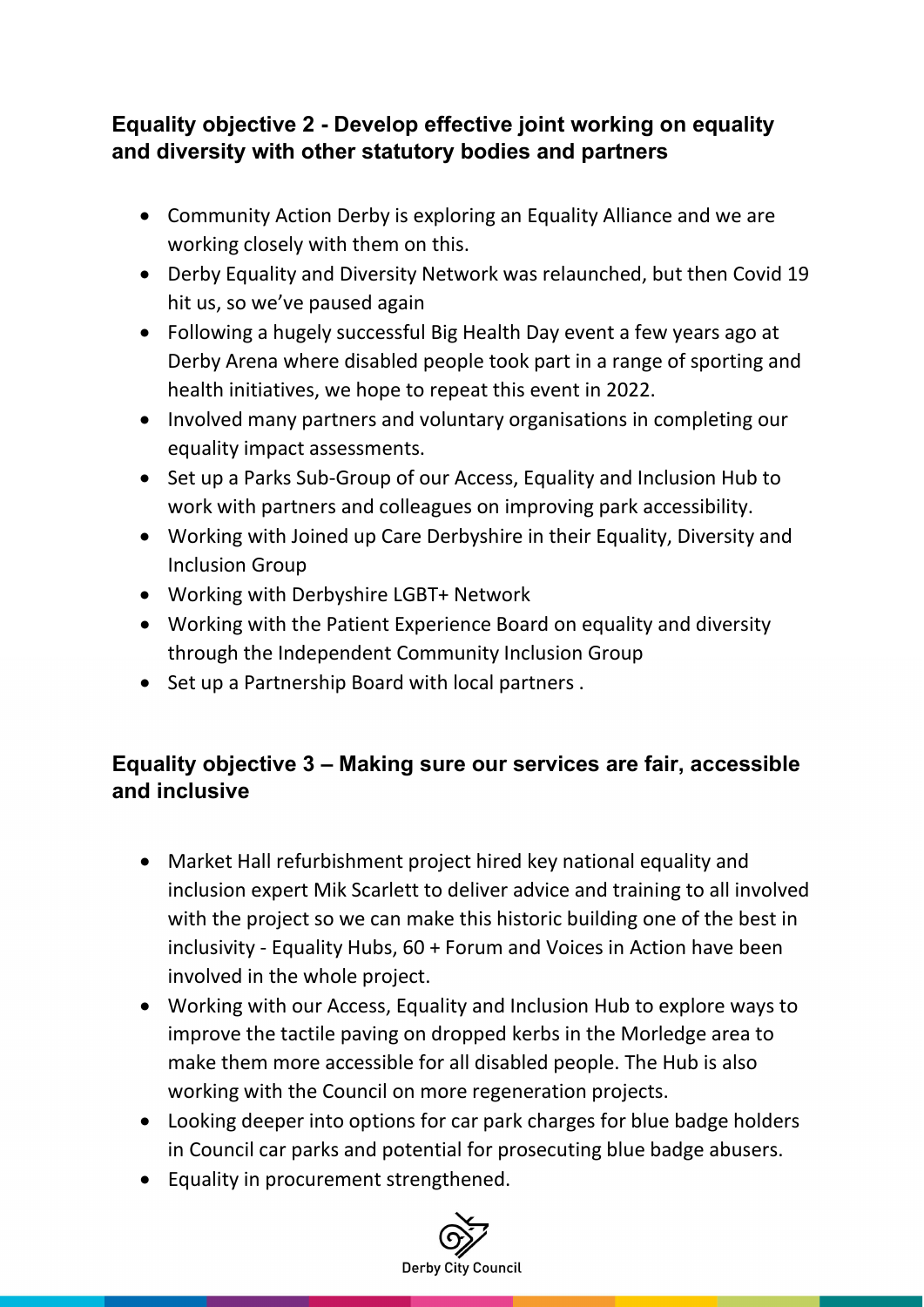- Fostering and adoption created an inclusive campaign to encourage people in equality groups to consider fostering with a new campaign launched in April 2021. They also did a focussed campaign to encourage people in the Black Community to foster.
- We reviewed our Armed Forces Covenant Action Plan.
- We used our contacts with schools to encourage school leaders and governing bodies of the important priority of race equality and inclusion.
- Our Access, Inclusion and Equality Hub Parks Sub-Group has been auditing our parks for access for disabled people. We do have a good record of accessible parks, but now we have identified the need for more accessible play and outdoor gym equipment and also for Changing Places Toilets on two of our key parks. We were successful in the Government's Funding Scheme for Changing Places toilets so we can develop more in Derby.
- Our new Moorways Sports Village is due to open in Spring 2022 and this has state of the art access for disabled people, such as lifts to enable disabled swimmers to go directly into the pools with dignity, accessible changing places and toilets, flashing light fire alarm system, hearing loops, clear signage, good colour contrast and a sensory pool area.
- We carried out a major needs assessment and launched a consultation on domestic abuse to inform our strategies on Domestic Abuse, Sexual Violence against Women and Girls. We also launched a Safe Places Scheme too. This work will be carried on throughout 2022

#### **Equality objective 4 – Improve the quality and range of equality information held and used by us, in particular equality monitoring around our services**

- Our LGBTQ+ and Allies Employee Network have suggested some newly worded categories for trans and gender identity equality monitoring.
- We have already amended the equality monitoring for gender identity following discussions with our LGBTQ+ and Allies Employee Network and have completed new wording for maternity and paternity policies and for our fostering policy.

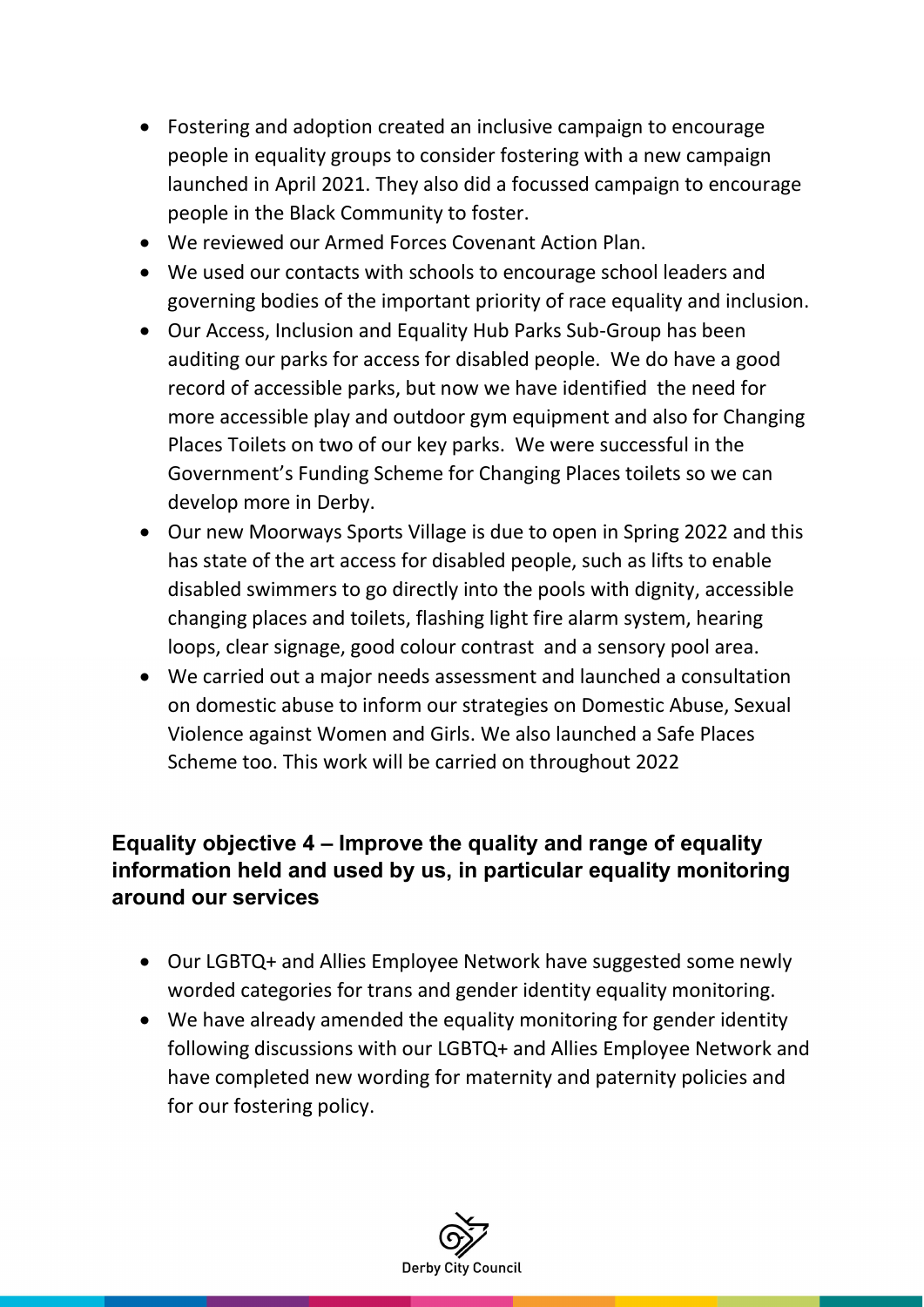#### **Equality objective 5 – Improve equality in employment and procurement processes and procedures**

- We successfully re-applied and became a Disability Confident Leader for the second time – our Disabled Employees Network has been advising us on access to various IT systems we use and we will be setting up a Task and Finish Group to look at implementing reasonable adjustments.
- Several members of our Employee Networks are now taking part in equality impact assessments.
- We refreshed the LGBTQ+ and Allies Employee Network and increased membership. Covid put a halt on the face to face activities we used to have, but we will be having a relaunch soon to pick up where we left off.
- As mentioned earlier we worked with our Race Equality Hub to improve the way our employment statistics are presented and for initiatives to improve the representation of Black, Asian and Minority Ethnic people in senior roles.
- Our HR Service has studied the employment statistics and are coming up with an Action Plan from the areas identified.
- We have designed an online Autism Equality Course which will be available for our colleagues to learn the basics about equality for people living with autism and we have been running face to face sessions for groups of colleagues through our contractor. More in depth training is planned.

# **4. Deaf and Hearing Impaired People's Commitment pledges**

We signed up to the Deaf and Hearing Impaired People's Commitment in 2013. The pledges and our actions are:

#### **Pledge 1 – Providing access for Deaf and hearing impaired people to information and services**

• We have held a range of Deaf Equality training sessions for our colleagues and this is also being offered to councillors too.

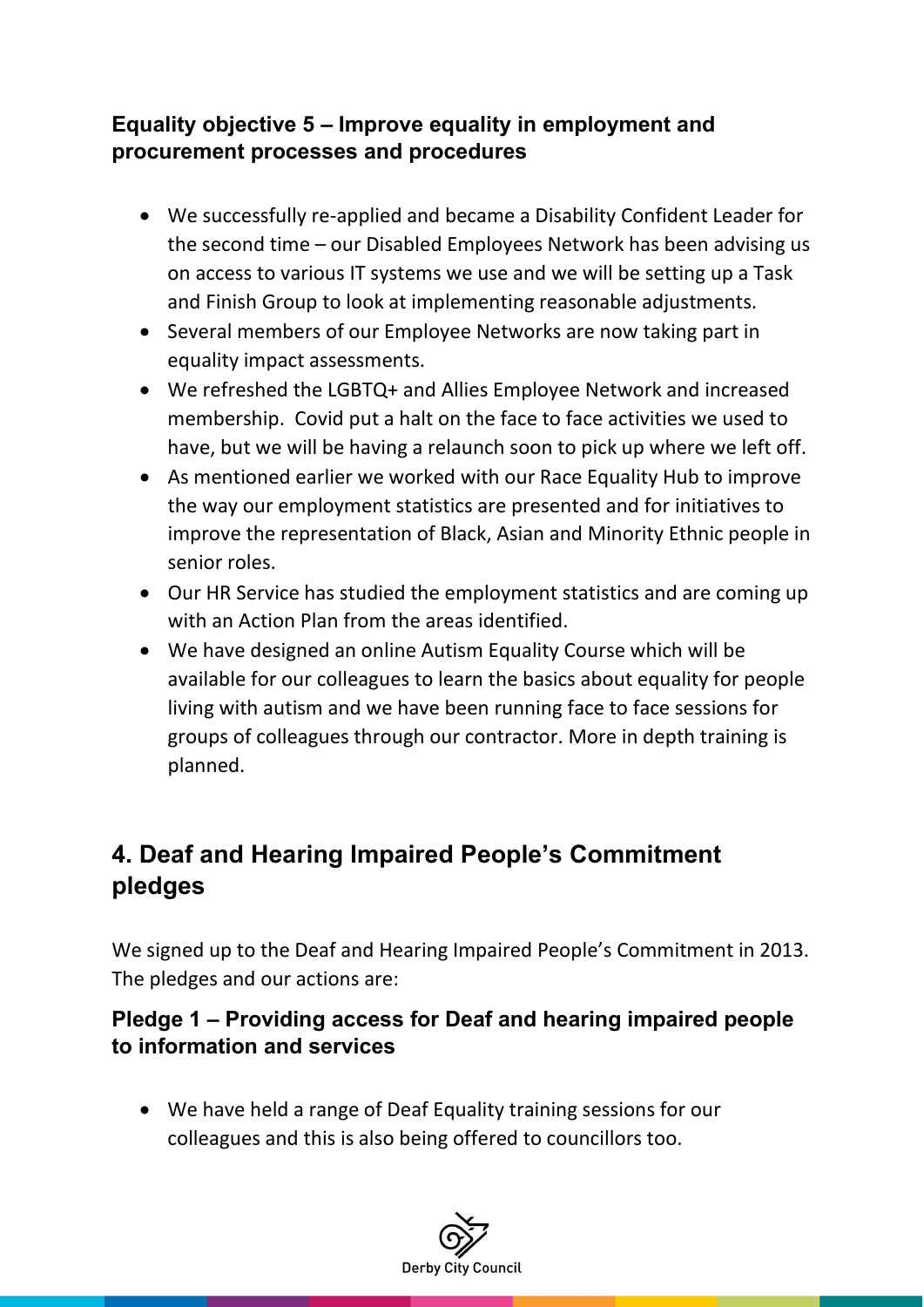- We have produced some BSL videos of our services and more are planned – we produced a BSL Video for the recent Voter ID Project which was well received by the Deaf Community and also the Cabinet Office who are using it as a best practice example.
- We have a Video Relay Service and mobile for texting our main Derby Direct.
- We produced a BSL Video for the public facing website for our Deaf Services Team.
- We are providing our Covid 19 information in BSL and also have a text number for the helpline. We are providing a BSL version of our Derby Narrative
- We involved Deaf people right at the start of our Moorways Sports Village development and have recently provided a tour for Deaf people with BSL interpreters around the Sports Village to make sure we have got things right before it's opened to the public.

## **Pledge 2 – Provide learning and high quality teaching of British Sign Language**

• Our Adult Learning Service continues to provide BSL training as part of their service and offers the service to our colleagues.

## **Pledge 3 – Provide learning and high quality teaching of lip speaking skills**

• Our Deaf and Hearing Impaired People's Commitment group continue to look at suppliers for this type of training as there are not many suppliers around.

#### **Pledge 4 – Supporting families with Deaf or hearing impaired family members**

• This pledge is on-going.

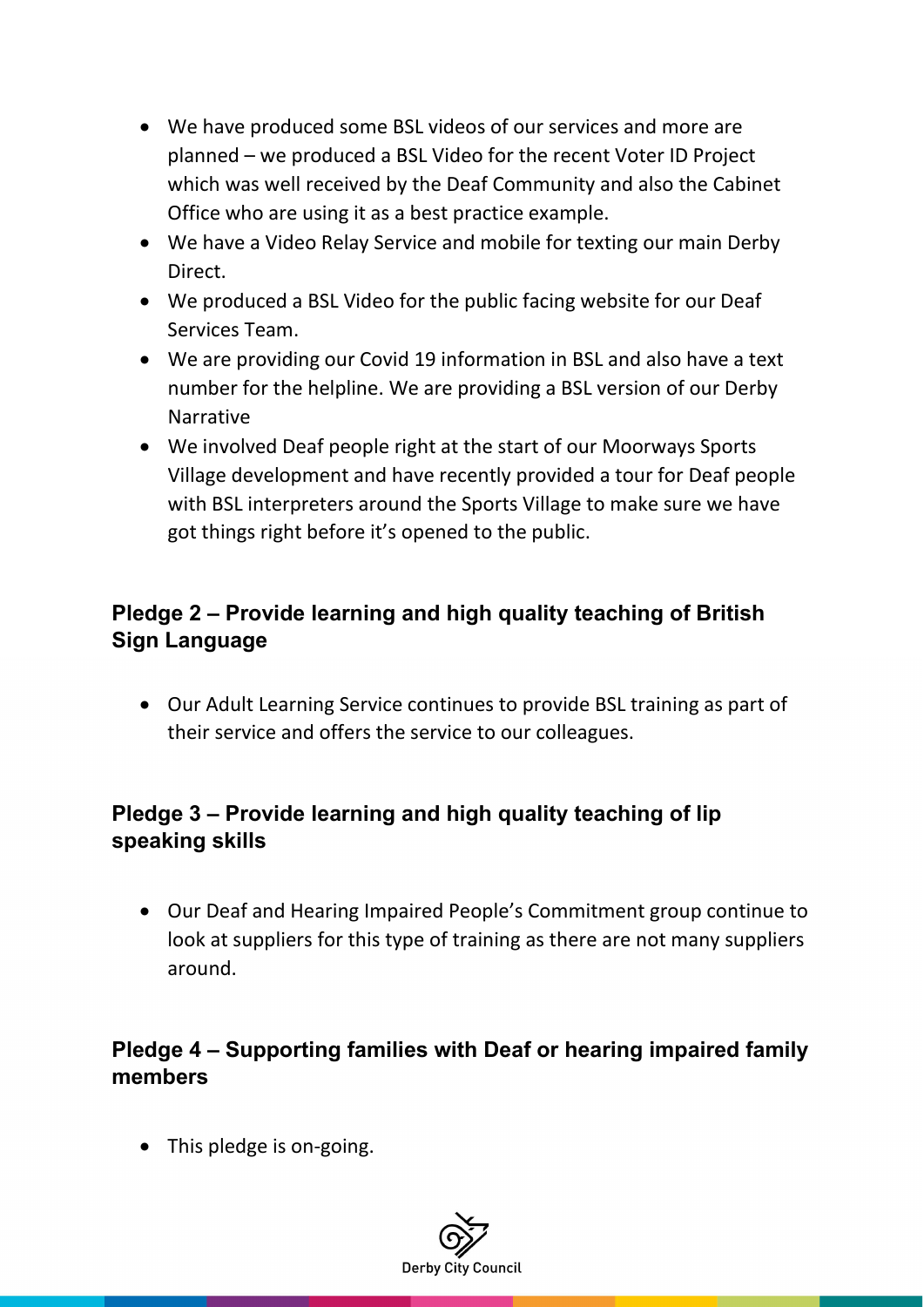#### **Pledge 5 – Making sure that when our employees are working with Deaf people that they can communicate effectively through British Sign Language interpreters**

- We produced a [new guide](https://www.derby.gov.uk/community-and-living/equality-diversity/deaf-commitment/) for colleagues working with Deaf and hearing impaired people and an Accessible Communications Protocol.
- Our customer facing colleagues at the Council House have learnt some basic British Sign Language to help greet our customers initially.

### **Pledge 6 – Consulting with local Deaf and hearing impaired people regularly**

- We were key partners in our first Derby Sign Fest which was a tremendous success for Derby - our colleagues took part in the Sign Sing Flash Mob and several took part in Deaf Equality Workshops throughout the week.
- Our Deaf and Hearing Impaired People's Commitment group had been meeting to discuss progress of the pledges, but not for the last two years due to Covid 19 restrictions. However, we have been discussing access for Deaf people on a regular basis with the British Deaf Association and other Deaf people virtually. Representatives also are members of our Access Equality and Inclusion Hub who have been meeting virtually with support from BSL interpreters at meetings.

# **5. Monitoring and moving forward**

We monitor our equality objectives through our performance management tool – DORIS. Reports on DORIS are produced quarterly and presented to Strategic Directors at Corporate Leadership Team meetings.

We have just set up our Equality, Dignity and Inclusion Board made up of key colleagues who have the authority to make change. The Board also includes colleagues from our Employee Networks and reports to our Senior Leadership

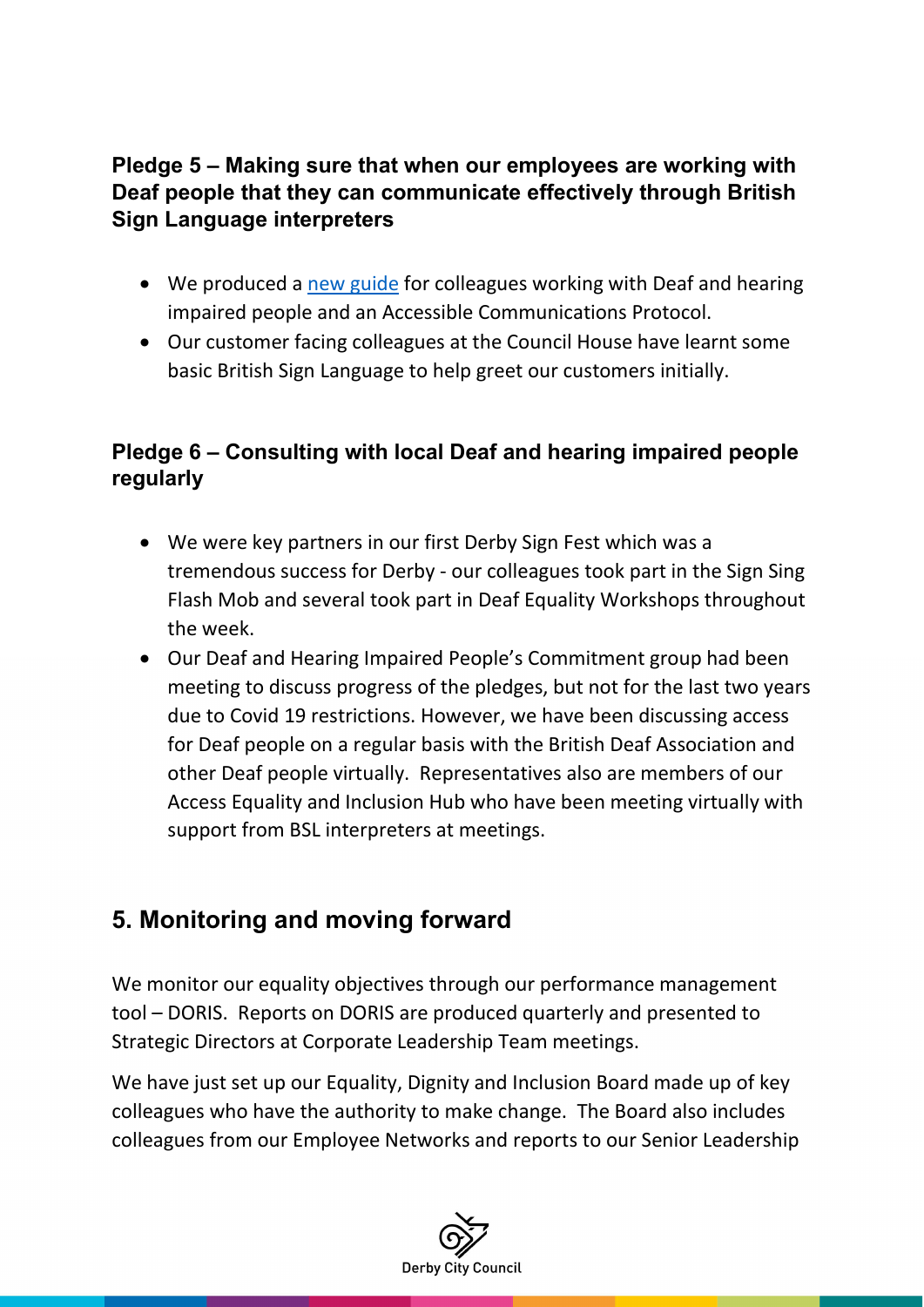Team. A major function of the Board is to oversee the work of the Equality, Diversity and Inclusion Plan 2021/2024 to make sure it is delivered.

This booklet is on our internal website [MiDerby](https://iderby.derby.gov.uk/governance/equality-diversity/equality-act/) and on our external website at [www.derby.gov.uk](http://www.derby.gov.uk/)

For more details please contact our Equality and Diversity Team on 01332 643722 Mobile 07812301144 [derby.gov.uk/signing-service/](https://m365.eu.vadesecure.com/safeproxy/v4?f=cz0ZWu24j28Vl3BzVuSdCoMCDHCpL9JaioWisQGi8S3bCtXk5W_yq3A1dfyVYoVx&i=PzsE2Gw3YTbfFz6VRd0Fp7PxwveHyJEAnSRCrEBoAvjp2JnIw93iHpjapoZiIAzMglI-pzPfWmh3zAXeaCy-cA&k=eT2K&r=WEhxufS7rROOSKWC-Ni-ndX3MbR3jmgif-yU_rjLBEeXieKDl9GVjsBYwsEYj00cS2TOCi-p9sppx0CalkJbVw&s=276a2020258c8586ddb25bb54ee75c8fa638b7e241f542e2eb47998ae5359519&u=http%3A%2F%2Fwww.derby.gov.uk%2Fsigning-service%2F) or [ann.webster@derby.govuk](mailto:ann.webster@derby.govuk)